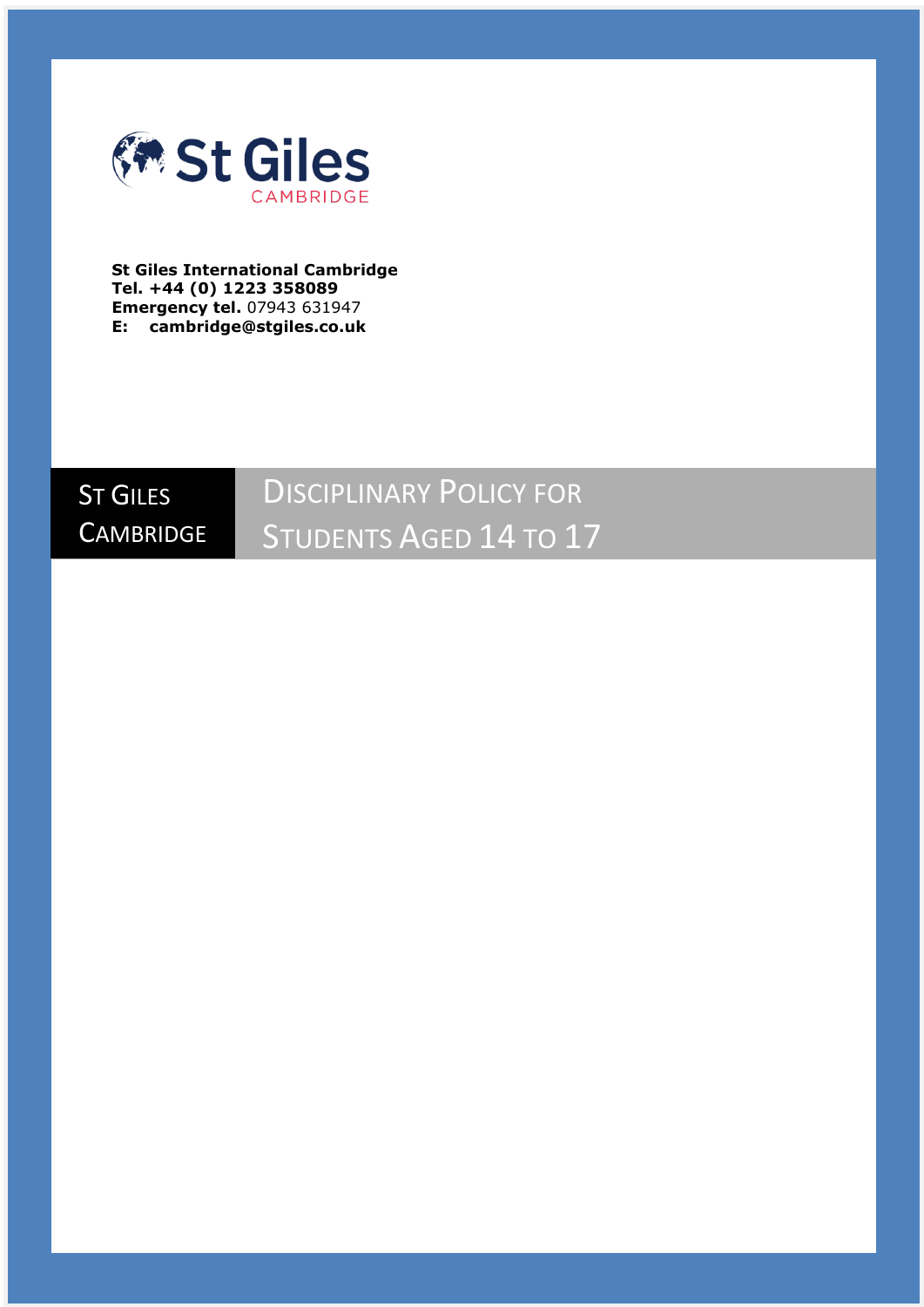## **Disciplinary Policy for students aged 14 to 17**

We want our students to enjoy their stay in Cambridge, both at the school and outside the school. We have a duty of care to look after you and to ensure you are safe during your time with us. To help with this, we have certain rules and advice, which we ask you to follow.

Remember – if you have any problems, large or small, either at school or with your accommodation, please speak to us. You can also ask your parents or guardian to speak to us. The important thing is to talk to us. We are here to help.

## **1 RULES**

## **At the school**

- We expect our students to come to all their lessons on time and to attend all their lessons.
- If you are late for two or more lessons in a week we will ask you to meet with the Under-18 Welfare Officer on a Friday lunchtime
- If you miss a lesson we will call your hosts immediately to speak to you. When you return to school our under-18 Welfare Officer will speak to you.
- If you are ill and cannot come to school you must phone the school number: +44 1223 358089. The school's emergency number is: 07943 631947. No emails and no texts, thank you!
- If you start to miss lessons we will contact your parents/guardian to discuss the situation
- In your lessons, please do not use your mobile phone or tablet for personal messaging, telephoning, surfing the internet or anything not related to the lesson
- ◆ Please do what your teachers ask you to do
- Bad language, fighting and bullying are not allowed
- Please do not wear clothing with offensive or insulting images or words. Clothing should be respectful to the staff and students, and should not be too revealing
- Misuse of computers to harass or abuse students or staff is prohibited. Misuse of computers to visit inappropriate web sites or download inappropriate material is prohibited
- Please carry your St Giles student card at all times
- Our Under-18 Welfare Officer will meet with you on a regular basis to check that you are OK. All under-18s must attend these meetings

#### **At your homestay**

- Please follow any rules your hosts give you
- Give your hosts your mobile phone number and take your hosts' number
- If you go out, make sure your mobile phone is fully charged and turned on
- You must be back at your homestay for dinner every evening. If you are going to be late, tell your hosts in good time. If you are not back at your homestay on time – for dinner or for your curfew time, the hosts will telephone the school. The school may then call the police and/or your parents or guardians
- Do not walk home alone at night. Take a taxi, or go with a friend. The school recommends the following taxi companies: Panther 01223 715715
- If you go out in the evening or at the weekend, you must tell your hosts where you are going and who you are going with. Give your hosts a telephone number or address where you can be contacted at all times

## **In your free time**

 **If you are 14 or 15** and you wish to go out in the evening or at the weekend for an intended period of more than 1 hour, you must be accompanied by another student under the age of 18, or with a member of the school staff, or with an adult who has been approved by your parents, guardians or the school. We ask your hosts to make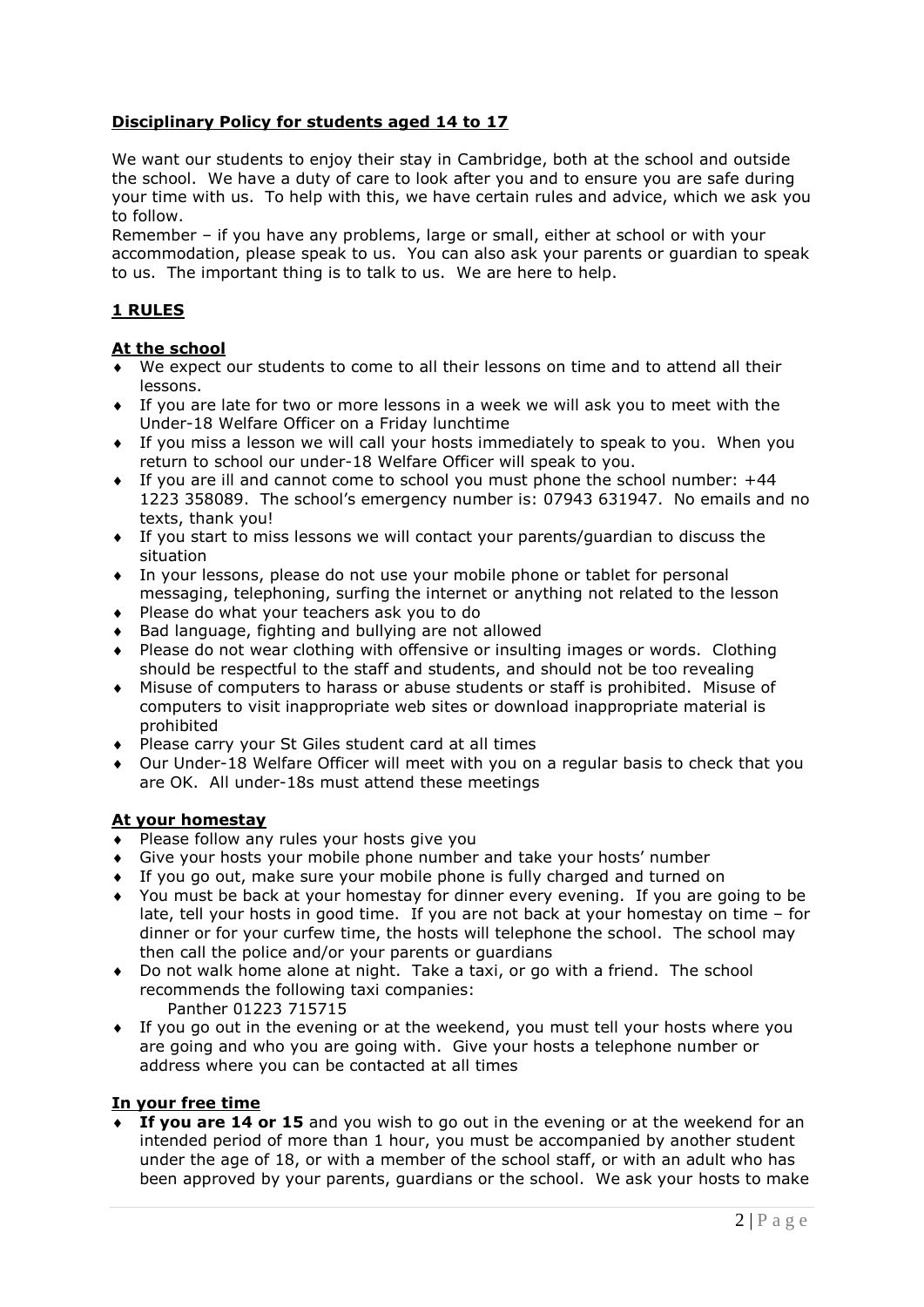sure you go with this person or that you go to an arranged meeting point to wait for this person. Your hosts must know where you wish to go, when you wish to go, how you will travel, when you will return, and who you will be with.

- **If you are 14 or 15** you must be back at your homestay by 21.00 Sunday to Thursday and 22.00 on Friday and Saturday, unless you are attending a school social event and you return by approved taxi, in which case you must return to your homestay by 22.30.
- **If you are 16 or 17** you must be back at your homestay by 23.00 Sunday to Thursday, and 00.00 on Friday and Saturday
- **If you are 14 or 15:** In your free time you cannot leave Cambridge without written permission from your parents/guardian. You must be accompanied by another student under the age of 18, or with a member of the school staff, or with an adult who has been approved by your parents, guardians or the school. We ask your hosts to make sure you go with this person or that you go to an arranged meeting point to wait for this person

The school and your hosts must know where you wish to go, when you wish to go, how you will travel, when you will return, and who you will be with. If you do leave Cambridge without this permission, the school will treat the situation very seriously. We will discuss this with your parents/guardian and we may have to ask you to leave the school

## **Other**

- Smoking it is illegal to buy cigarettes/tobacco if you are under 18 and it is illegal to smoke cigarettes if you are under 16.
- Under-16s are not allowed to smoke either at the school or outside the school
- Students aged 16 and 17 are not allowed to smoke at the school or at their homestay, unless the school has received written permission from their parents or guardians
- Alcohol You may not enter any pubs, bars or nightclubs. It is illegal to buy and/or drink alcohol if you are under 18
- Using or having illegal drugs is strictly not allowed. If someone offers you drugs always say NO!
- Dangerous objects—you must not carry any kind of weapon (for example, a long knife or a gas/liquid spray) in a public place.
- Shoplifting—Shops have good security systems, and they will always call the police when they catch someone stealing.
- $\bullet$  In the UK, the age of sexual consent is 16
- St Giles will treat any criminal offences, for example theft, damage to property seriously.
- St Giles does not tolerate racial, sexual or other harassment
- St Giles will treat seriously any attempts to either promote terrorism or violent extremism or to make or encourage students to take part in such activities in the school or in the community
- St Giles will treat seriously any behaviour which might reasonably be considered to put the physical or mental wellbeing of yourself or other students and staff, hosts and/or their family at risk or harm

*Amended December 2018*